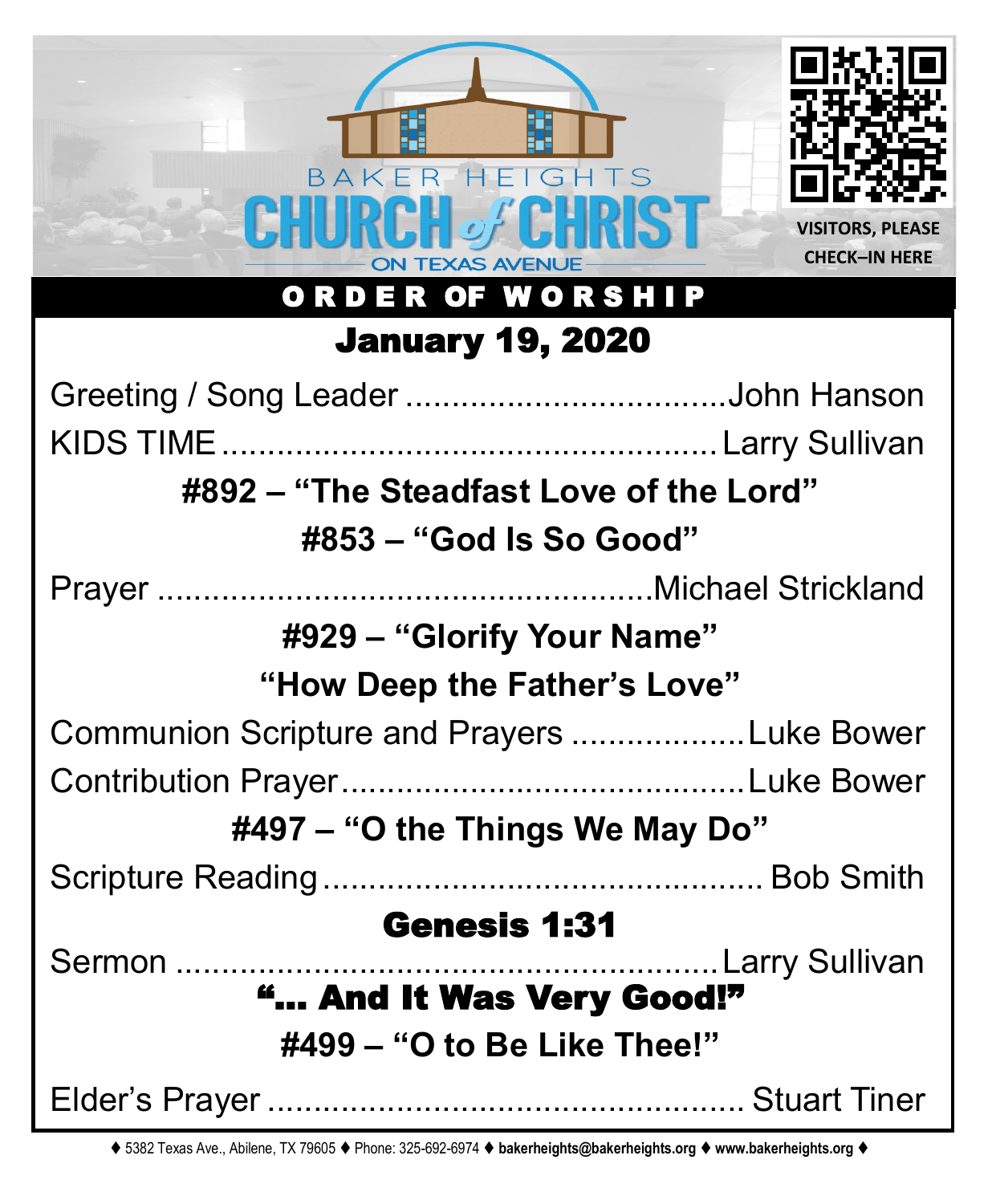| <b>Reaching Out to Our Community</b>                                                                                                                                                                                            | <b>LEADING SOMEONE TO CHRIST (Part 4)</b>                                                                                                                                                                                                                                                                                                                                                                                                           |
|---------------------------------------------------------------------------------------------------------------------------------------------------------------------------------------------------------------------------------|-----------------------------------------------------------------------------------------------------------------------------------------------------------------------------------------------------------------------------------------------------------------------------------------------------------------------------------------------------------------------------------------------------------------------------------------------------|
| $\Rightarrow$ Wisteria Nursing & Rehab. Service<br>• 3202 S. Willis St • Every Sunday<br>• 1 pm • To help, contact: Charles Jacobs<br>$\Rightarrow$ University Place Services • 6:30 p.m.<br>• 1250 E.N. 10th St • Every Sunday | In my last three bulletin articles, we've explored<br>the question; "If we were to lead someone to<br>Christ, where would we start?" We must always<br>begin with the problem of sin and then from there<br>move on to the sin solution. This approach is<br>called the "Grace-Faith System."                                                                                                                                                       |
| evening • To help, contact: Hank Davis<br>$\Rightarrow$ Wisteria Place Services • 3:30 p.m.<br>• 3149 Wisteria Way • To help, contact:<br>• for Second Sunday - Randy White                                                     | "For it is by grace you have been saved,<br>through <b>faith</b> - and this not from<br>yourselves, it is the gift of God."<br>Ephesians $2:8$ (NIV)                                                                                                                                                                                                                                                                                                |
| • for Third Sunday - Kenneth Longley<br>$\Rightarrow$ "Redeeming the Tears" $\bullet$ Depression and<br>Grief Support Group . Second Saturday of<br>month . See Charles Goodnight for info.                                     | This verse shows the universal solution to<br>mankind's sin problem. Therefore, when we teach<br>this verse, it must be clearly explained. The way<br>to do this, is by focusing on three key words in the<br>verse - Saved, Grace and Faith.                                                                                                                                                                                                       |
| <b>Home Bible Studies</b><br>◆ Mon.• 6:00 p.m. • 8323 North FM<br>1235 - H&S Davis home<br>· Daniel & Revelation<br>◆ Tues. • 6:00 p.m. • 1210 Anson                                                                            | Last month we explained what saves us, "Grace",<br>which can only point to Jesus and His redeeming<br>sacrifice on the cross! Grace is God's part of the<br>equation. Today, we will discuss how we get in<br>touch with God's grace, through "Faith". Faith is<br>our part of the equation!                                                                                                                                                        |
| Ave. - J&S Sumners home<br>• Reading Through the Word<br>$\bullet$ Thurs. $\bullet$ 6:30 p.m. $\bullet$ Various<br>locations - see James Sanderson<br>for info . Other Religions                                                | The Bible tells us how we obtain faith; it is from<br>hearing God's word (Romans 10:17). God's word<br>goes on to tell us it's impossible to please God<br>without faith (Hebrews 11:6). The word "Faith" is<br>a noun, yet the Bible always describes action as a<br>direct result of, or response to, faith. Therefore,                                                                                                                           |
| <b>YOUTH HAPPENINGS</b><br>$\Rightarrow$ Today $\bullet$ University Place Services                                                                                                                                              | when we hear God's word, our response must be<br>to act – and our action must be based on the<br>direction given in God's word.                                                                                                                                                                                                                                                                                                                     |
| $\Rightarrow$ Next Sunday • 7:00 p.m. • Bible<br>Study • (L & C Bower's home)<br>$\bullet$ 430 Victoria<br>$\Rightarrow$ WRYC Registration $\bullet$ Opens this<br>month • Register online now.                                 | Let's take an example from Abraham: God<br>credited Abram with righteousness, when he put<br>his faith in God (Genesis 15:6). Prior to that,<br>Abram by faith left his homeland and went to the<br>promised land as directed by God (Genesis 12).<br>Therefore, Abraham had a faith that obeyed<br>God's will. This is the only kind of faith that will<br>please God and connect us with God's saving<br>grace (Romans 5:1-2).<br>James Sanderson |
|                                                                                                                                                                                                                                 |                                                                                                                                                                                                                                                                                                                                                                                                                                                     |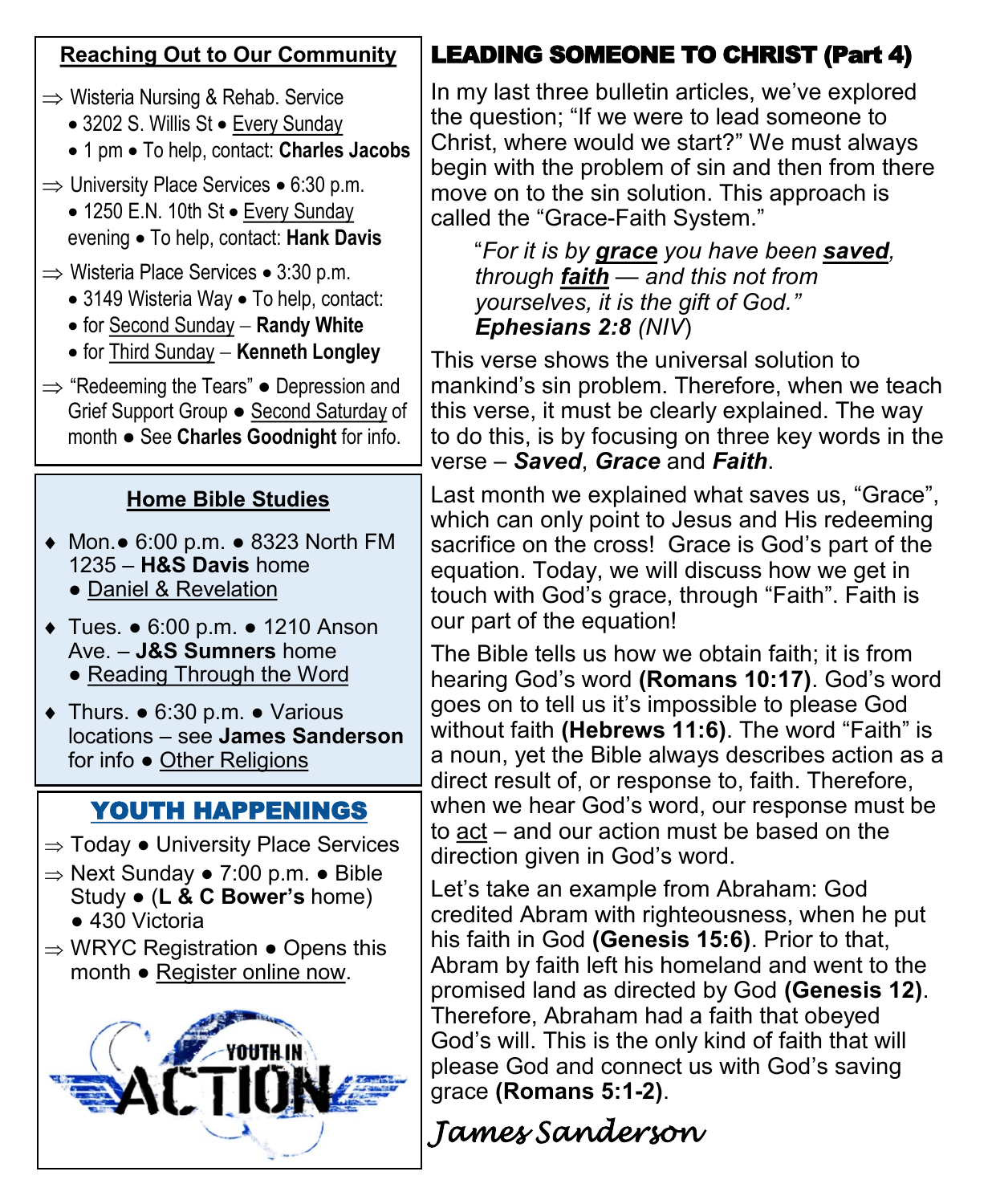#### *PLEASE NOTE:*

- *All normal, weekly scheduled Bible classes & worship times at BHCC are listed on page 4 of the bulletin.*
- *All weekly scheduled Home Bible Studies & Nursing Home services are listed on page 2 of the bulletin.*

#### **SUNDAY – JANUARY 19**

- $\bullet$  Bible classes for all ages  $\bullet$  9 a.m.
- Worship Service 10 a.m. Kids' Time
- Bower Shepherding Group Potluck lunch immediately following services *●* Fellowship area
- Evening Worship Service 5 p.m. CBC

#### **MONDAY – JANUARY 20**

 Prayer conference call with **Floyd Miller** ● 8 – 9 p.m. ● Please call (605) 313-5695 ● Passcode is 718815

#### **TUESDAY – JANUARY 21**

Ladies Bible class ● 10 a.m. ● Rm 35 ● James Sanderson

#### **WEDNESDAY – JANUARY 22**

- Feeding the Flock 5:30 P.M. HOT DOG MENU  $\bullet$  \$3 / person  $\bullet$  (No more than \$12 / family)
- $\bullet$  Food Pantry Open  $\bullet$  5 6 p.m.
- Bible classes for all ages 6:30 p.m. Short Devotional following classes ● Auditorium
- ◆ Redeeming the Tears Grief & Depression Class Rm 17/19

#### **THURSDAY – JANUARY 23**

Men's Brown Bag Devo ● 12 noon ● Rm 10

#### **SUNDAY – JANUARY 26**

- ◆ Bible classes for all ages 9 a.m.
- Worship Service 10 a.m. Kid's Time
- ◆ Shepherding Groups 5 p.m. Tiner S.G. at BHCC Please Rejoice with

**In Lieu of a Baby Shower honoring Alicia Gruben & expected baby boy, there is a table set up in the East Foyer for gifts.**





### BHCC MEMBERS

**Jackie White** – difficulties at work

# FRIENDS & FAMILY

Travis Bennett (nephew of **Roxanne Hello**) Randie Parrott (daughter of **Sue Willis**) Travis & Caitlin Schuetze (**Amanda Gray**) James Wagner (friend of **Kenneth Longley**) Eathan Washington (Randy Matheny)

**All Missionaries: Rusty & Brittany Brown, Chipata Bible College Staff & Students. All Military & First Responders**

# CANCER FIGHTERS

| Lewis Maness  | <b>Kay Procter</b>                       |
|---------------|------------------------------------------|
| Nelda Stewart | Larry Taylor                             |
| Jesse Thomas  | Minnie Woody                             |
|               | All family & friends dealing with cancer |

# HOMEBOUND MEMBERS

| Brenda & Eldon Amonett                 | <b>Phyllis Bonner</b> |
|----------------------------------------|-----------------------|
| <b>Janet Bruns</b>                     | Mamie Crane           |
| Norma Dotson                           | Don Ellis             |
| Leroy & Mary Mason                     | Jo Potter             |
| <b>Frances Pruett</b>                  | Melinda Simmons       |
| Dean & Nelda Stewart Laveta Youngquist |                       |

*Lance Nelson* 

**who was baptized Tuesday 01/07/20**

Please welcome -

*Tyler & Shandon Short Lee Dale & Thressia Henry Andrew & Kristy Holowiecki* 

- who placed their membership to worship, fellowship & work with the Baker Heights Elders and BHCC family.

— Contact info is in the Directory —